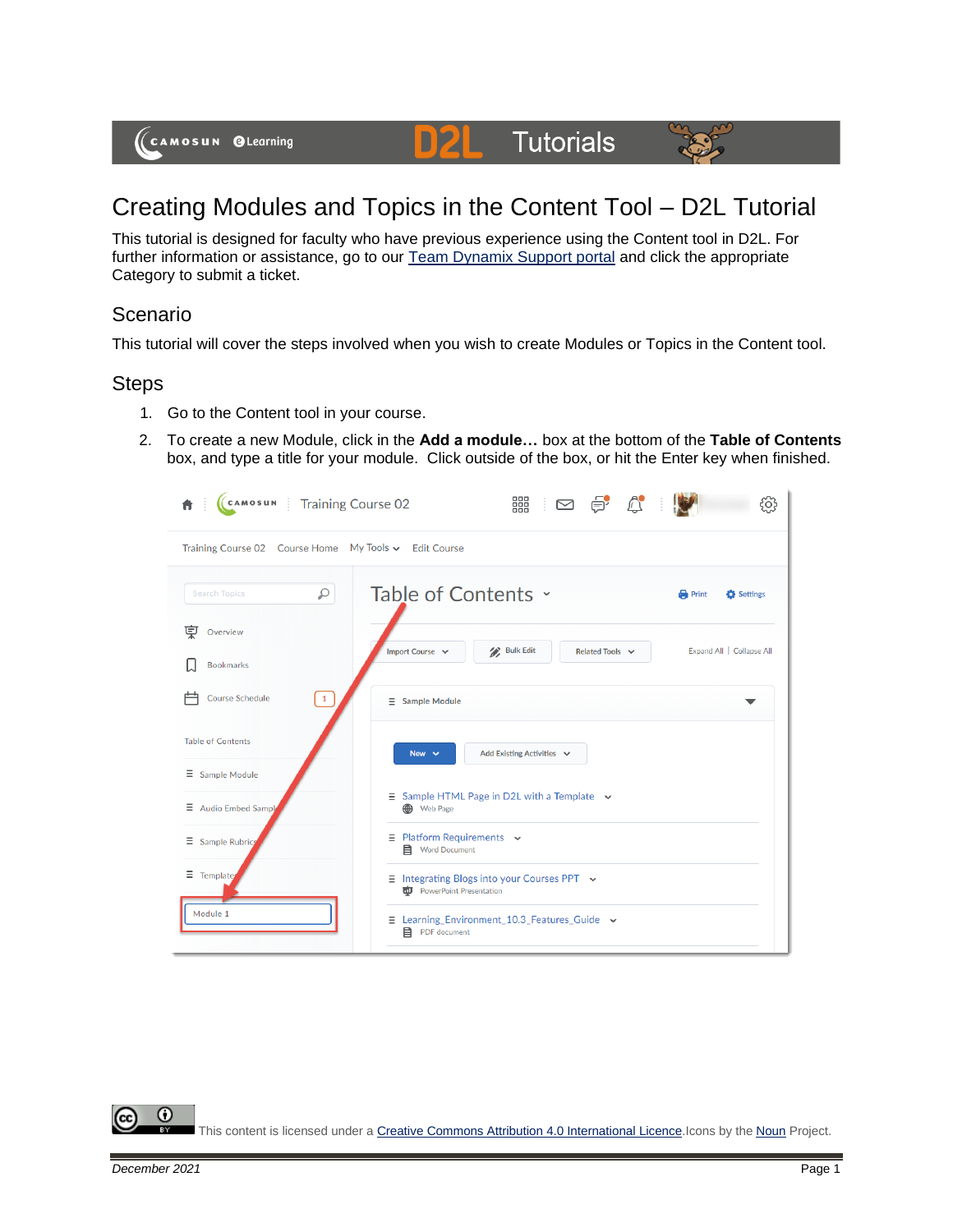3. To move your module to another location in the **Table of Contents** box, hover your mouse over the 3 lines on the left of the module title, hold down your left mouse button, and drag the module up in the list.

| Training Course 02 Course Home My Tools v Edit Course |                                                             |              |                    |  |  |
|-------------------------------------------------------|-------------------------------------------------------------|--------------|--------------------|--|--|
| Q<br><b>Search Topics</b>                             | Module 1 v                                                  | <b>Print</b> | Settings           |  |  |
| 叓<br>Overview                                         | Add dates and restrictions                                  |              | Published $\smile$ |  |  |
| <b>Bookmarks</b>                                      | Add a description                                           |              |                    |  |  |
| Course Schedule<br>广<br>$\vert 1 \vert$               | <b>Bulk Edit</b><br>Add Existing Activities v<br>New $\vee$ |              |                    |  |  |
| <b>Table of Contents</b>                              | Drag and drop files here to create and update topics        |              |                    |  |  |
| Ξ<br>Sample Module                                    | Add a sub-module                                            |              |                    |  |  |
| <b>Audio Embed Sample</b>                             |                                                             |              |                    |  |  |
| <b>Sample Rubrics</b>                                 |                                                             |              |                    |  |  |
| <b>Templates</b>                                      |                                                             |              |                    |  |  |
| dule 1                                                |                                                             |              |                    |  |  |
| Add a module                                          |                                                             |              |                    |  |  |

Watch for the horizontal line, and release your mouse button when the line appears where you want your module.

| Q<br><b>Search Topics</b>           | Module 1 v<br><b>Print</b>                                  | <b>D</b> Settings  |
|-------------------------------------|-------------------------------------------------------------|--------------------|
| 叓<br>Overview                       | Add dates and restrictions                                  | Published $\smile$ |
| <b>Bookmarks</b>                    | Add a description                                           |                    |
| <b>Course Schedule</b><br>$1 \vert$ | <b>Bulk Edit</b><br>Add Existing Activities v<br>New $\sim$ |                    |
| <b>Table of Contents</b>            | Drag and drop files here to create and update topics        |                    |
| Ξ<br>Sample Module                  | Add a sub-module                                            |                    |
| Andia Embad Ca                      |                                                             |                    |
| Module 1<br><b>Sample Rubrics</b>   |                                                             |                    |
| <b>Templates</b><br>Е               |                                                             |                    |
| Module 1<br>Ξ                       |                                                             |                    |
| Add a module                        |                                                             |                    |

 $\odot$ This content is licensed under [a Creative Commons Attribution 4.0 International Licence.I](https://creativecommons.org/licenses/by/4.0/)cons by the [Noun](https://creativecommons.org/website-icons/) Project.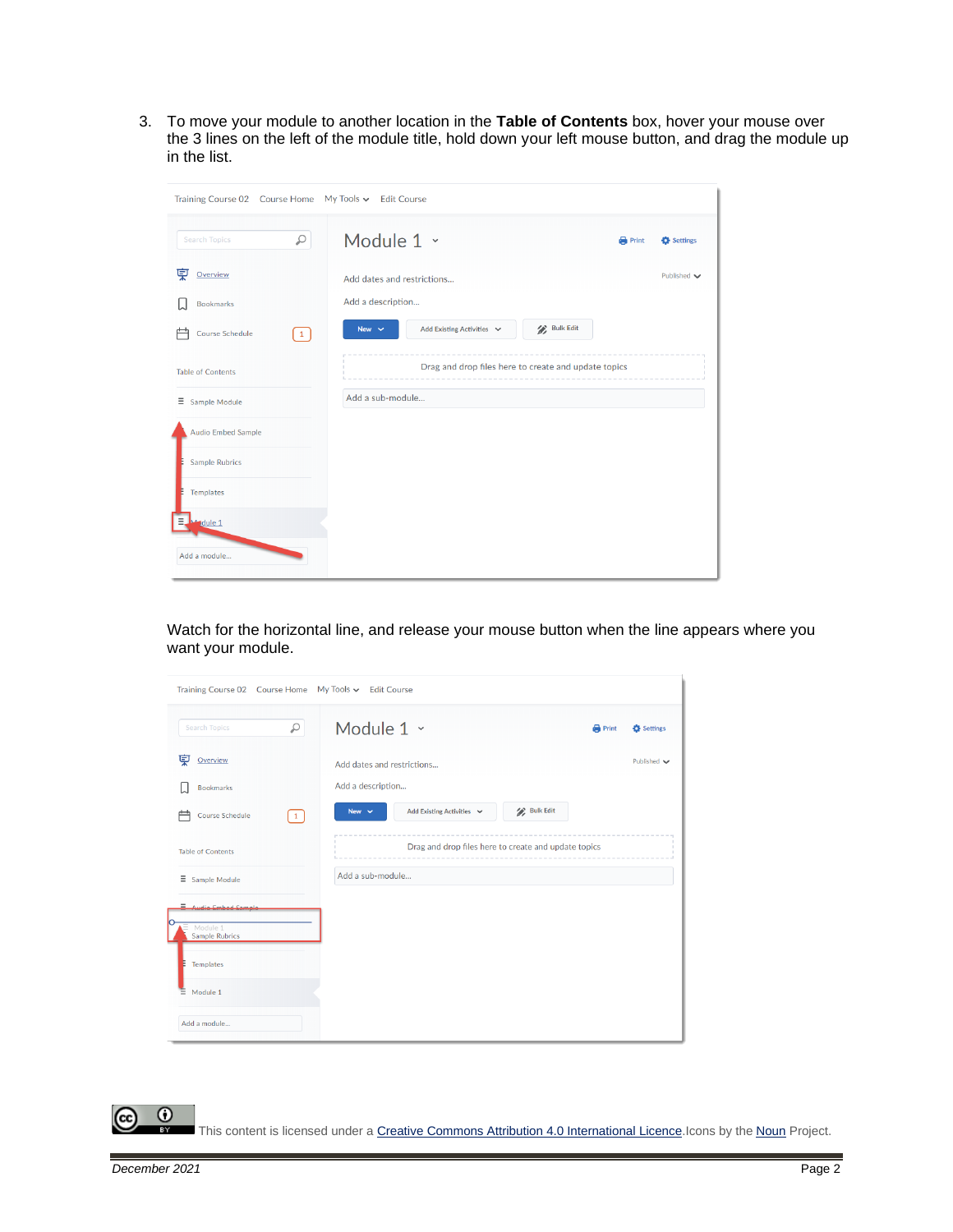4. To create a new Topic, click the title of the module you want to add the topic to. This will open the Module on the right side of the Content page (see image above).

| Training Course 02 Course Home My Tools v Edit Course |                                                             |                    |
|-------------------------------------------------------|-------------------------------------------------------------|--------------------|
| $\varphi$<br><b>Search Topics</b>                     | Module 1 v<br><b>Print</b>                                  | Settings           |
| 稟<br>Overview                                         | Add dates and restrictions                                  | Published $\smile$ |
| <b>Bookmarks</b>                                      | Add a description                                           |                    |
| <b>Course Schedule</b>                                | <b>Bulk Edit</b><br>Add Existing Activities v<br>New $\sim$ |                    |
| <b>Table of Contents</b>                              | Drag and drop files here to create and update topics        |                    |
| $\equiv$ Sample Moduk                                 | Add a sub-module                                            |                    |
| $\equiv$ Audio $F$ obed Sample                        |                                                             |                    |
| 릐<br>Module 1                                         |                                                             |                    |
| Ξ<br><b>Sample Rubrics</b>                            |                                                             |                    |
| $\equiv$ Templates                                    |                                                             |                    |
| Add a module                                          |                                                             |                    |

5. Click the **New** button to **Upload Files** from your computer, **Create a File** using the HTML editor, **Create a Link** to an external website, or **Add from Manage Files** if you have a file already stored in your Manage Files area.

|                             | Training Course 02 Course Home My Tools v Edit Course                                       |                    |
|-----------------------------|---------------------------------------------------------------------------------------------|--------------------|
| <b>Search Topics</b>        | Module 1 v<br>Q<br><b>Print</b>                                                             | <b>D</b> Settings  |
| 孠<br>Overview               | Add dates and reverictions                                                                  | Published $\smile$ |
| <b>Bookmarks</b>            | Add a description                                                                           |                    |
| Course Schedule             | / Bulk Edit<br>Add Existing Activities v<br>New $\vee$<br>$\begin{pmatrix} 1 \end{pmatrix}$ |                    |
| <b>Table of Contents</b>    | <b>Upload Files</b><br>and drop files here to create and update topics                      |                    |
| $\equiv$ Sample Module      | Video or Audio                                                                              |                    |
|                             | Create a File                                                                               |                    |
| $\equiv$ Audio Embed Sample | Create a Link                                                                               |                    |
| $\equiv$ Module 1           | Add from Manage Files                                                                       |                    |
| $\equiv$ Sample Rubrics     | <b>New Checklist</b>                                                                        |                    |
|                             | <b>New Discussion</b>                                                                       |                    |
| $\equiv$ Templates          | <b>New Dropbox</b>                                                                          |                    |
| Add a module                | <b>New Quiz</b>                                                                             |                    |
|                             | Now Curvey                                                                                  |                    |

 $\odot$ 

This content is licensed under [a Creative Commons Attribution 4.0 International Licence.I](https://creativecommons.org/licenses/by/4.0/)cons by the [Noun](https://creativecommons.org/website-icons/) Project.